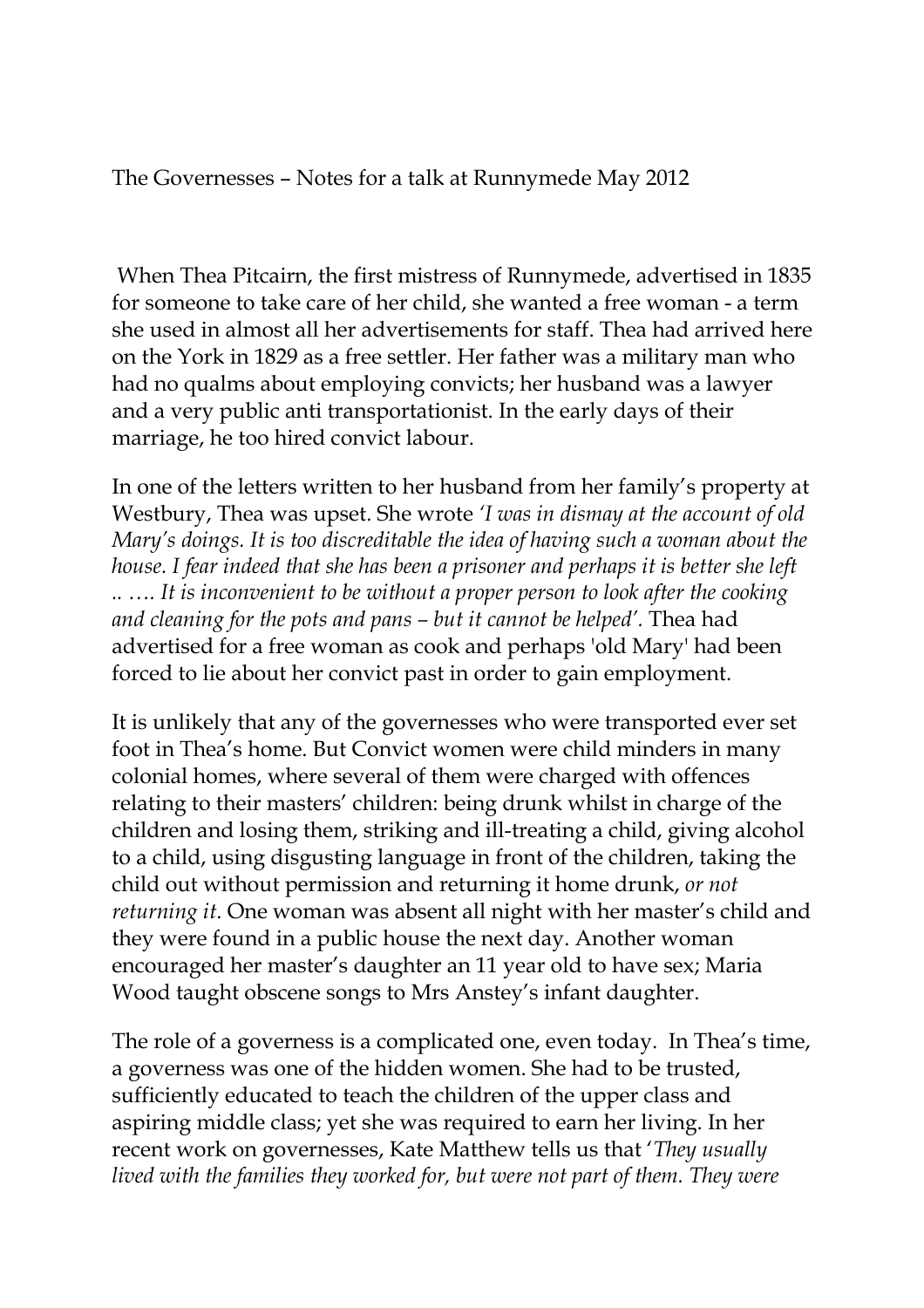*present at many social engagements, but usually as a chaperone. The governess's ability to teach her pupils, both traditional subjects such as English and French, and drawing room accomplishments such as dancing and singing, was only ever as good as her own education had been, which in turn impacted on her ability to earn a good salary*.' Charlotte Bronte was paid 20 pound a year in 1841 for her work as a governess. Out of place upstairs, governesses were not always warmly welcomed below stairs either. '**I don't like them governesses, Pinner**,' the cook in Vanity Fair says of Becky Sharp. '**They give themselves the hairs and hupstarts of ladies, and their wages is no better than you nor me.**'

Few governesses had their qualifications queried. But the hours were long, the rewards few and their status within the family and community was variable, even though they were 'free women'. There were many advertisements in the Tasmanian Colonial papers for governesses placed by 'respectable' and 'genteel' families. Some were specific about the skills they required. One requested English, Geography, Writing Arithmetic, Drawing, and Music; another required a 'moral, talented and accomplished' lady. One simply wanted a governess 'competent in the higher branches of Female Education'. John Whitefoord advertised stating '*No qualifications, beyond those of character and good disposition, are required, but a knowledge of reading and writing'***,** and then he mentioned that some domestic duties were also included in the role. One can only imagine the governess arriving to find she needed to do a little gardening; perhaps make a meal or two and what about the washing?

Mr Walker of Rhodes expected more. He required a '*free female, between the ages 'Of l7 and 40, a native of England, who has received' a plain, useful education, of an even temper, who would be willing to assist at needlework, and instruct a young family in the country, in reading, writing, the first, rules of "arithmetic'' and needle work. A healthy single person, or widow, without encumbrance will answer; an exceptional moral character will, be requisite'*

Several convict women identified themselves as educators, both as governesses and schoolmistresses. Some appear to have had the relevant skills, others appear to have had none. What is not obvious from their records is that any of them taught anyone but their own children in this colony. I will give you a little background on just a few of them.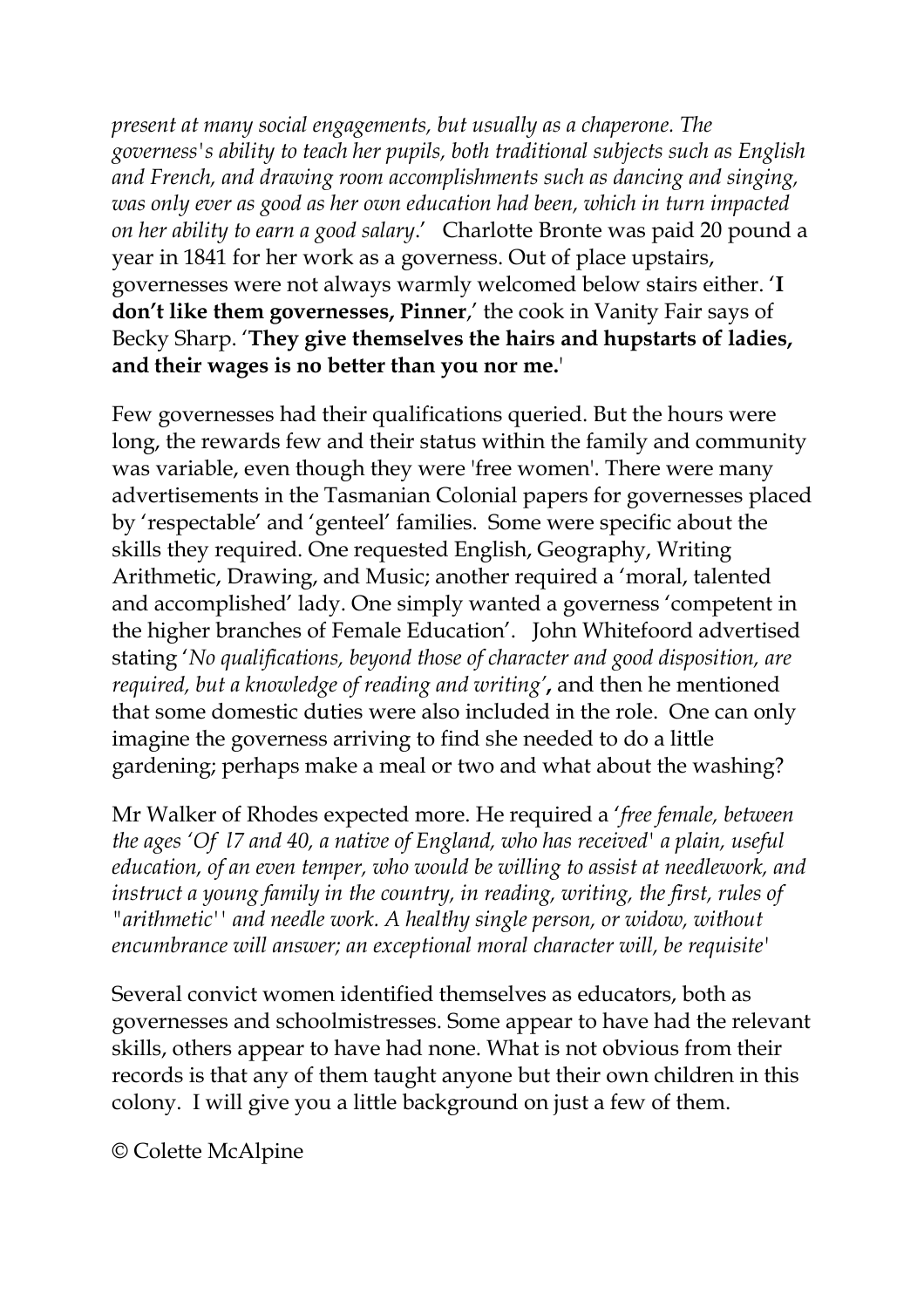**Julia St Clair Newman** was from Trinidad in the West Indies, She claimed she was a governess who could teach the piano. Apparently, she was educated at a French boarding school, but after a change in circumstances, she and her mother were imprisoned for fraud and theft. Her mother died in prison, and Julia became a thorn in the side of all at the Millbank. She was a perfect nuisance. When the matron gave evidence about her at a Select Committee, she described Julia as 'ladylike, a gentlewoman who though not handsome was interesting'. Julia could paint and sing quite beautifully, she scratched verses of poetry in the whitewash of the cell walls, wrote illicit letters and feigned insanity. The governor wrote '**So wily, ingenious, clever, and unprincipled a deceiver as this prisoner cannot,** I submit, after all that has passed, be placed amongst others without endangering the subordination and discipline of the whole ward; and unless the committee are prepared to direct that she be kept altogether apart, I hope they will bring the matter to a crisis and scud her abroad."

 Everyone was afraid of her. She was strong, intelligent, determined, stubborn and reckless. Sometimes she was violent. Julia was sent to Bedlam and in 1838. When her case was raised in the House of Lords it was '**declared that she had been sent to an asylum, not because she was mad, but because by birth a lady'.** Julia returned to the penitentiary, where the governor was relieved when news came that she was to be transported. It is unlikely that she worked as a Governess in the colony, where she tore pages form the Government Bible to curl her hair, strutted about in her Mistress's stays and clothes and destroyed her master's property. After she married she used her literary skills to write to the colonial papers in defence of her constable (kunstable) husband.

**Mary Ann Brown** could teach French, Italian and music. The surgeon on the *Tory* found her 'exemplary and accomplished'. Her father was a vicar, but her father's moral code did not stop her forging an order for the payment of £470. She had befriended Lady Margaret Nelthorpe; in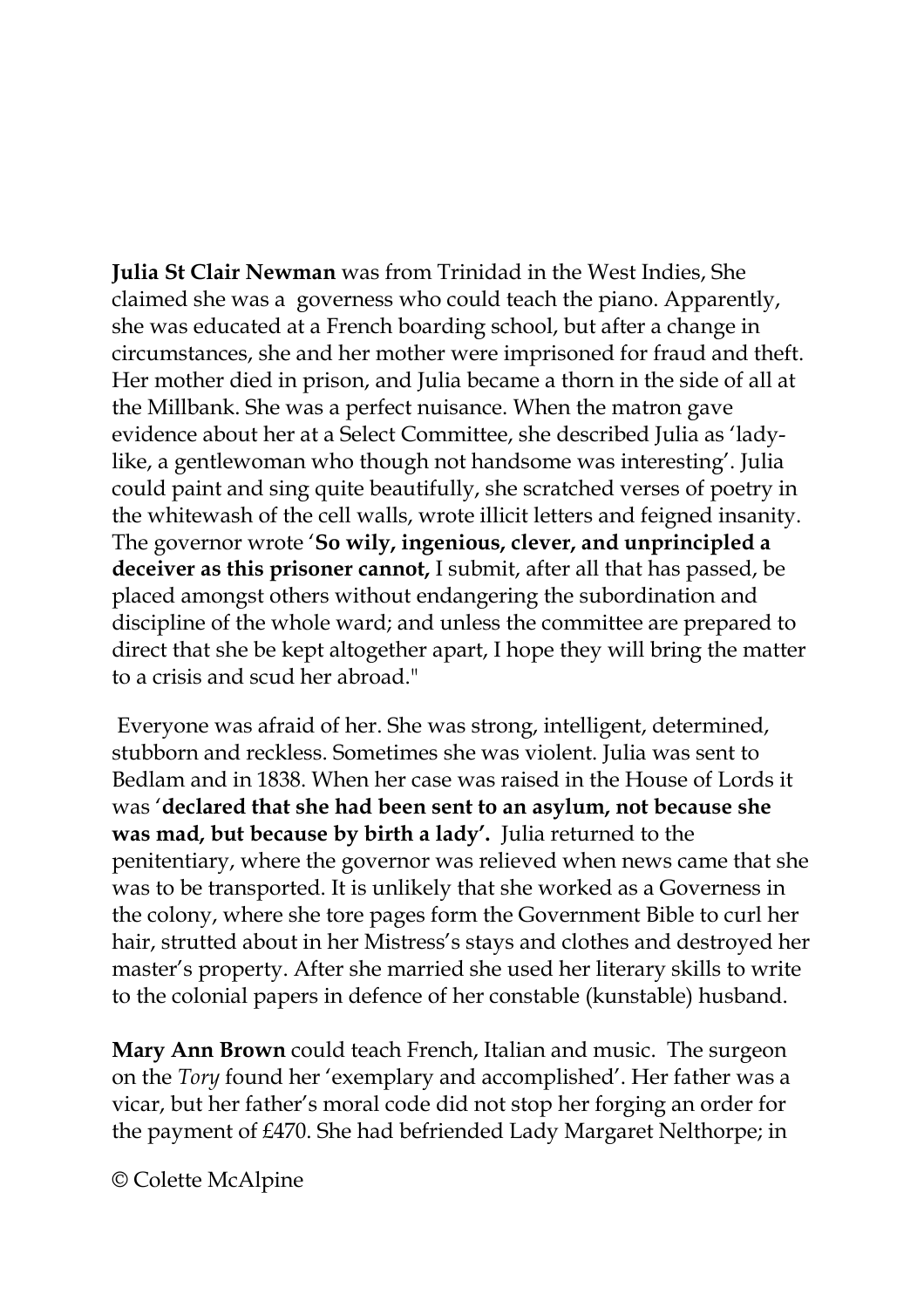fact, she stayed at her home, using the opportunity to perfect Lady Margaret's signature. The police constable charging her noticed that she was dressed '*in a genteel, lady like manner, and looked very much a like a lady*; but her appearance did not save her from transportation.

**Hannah Mary Anson** loved art and books – enough to steal them both. When caught she said she was a governess, born in Spain and with a mother, Grace Jerusalem, in Paris. A bigamist with delusions of grandeur, Hannah married Henry Wyatt, an architect, under the name of Octavia Sarah Moore de Bellevue. The marriage was not successful, but Hannah was not deterred. She returned to London where she married Anton Joseph Koller, a hair artist. Then she moved to Cheltenham where she dressed richly and moved in fashionable circles under the name of Lady Ada Alice Wyatville. Claiming she was widowed, she married a civil engineer named Thomas Hinckley. Hannah was acquitted of bigamy after the court heard of brutal treatment and desertion; she appearing more 'sinned against than sinning'. Her time in the colony was peppered with problems. She was charged with theft and pawning and rarely spent longer than a month with any employer.

**Helen Elizabeth Mackay** worked as a governess in England and in India where she arrived with very good reference and the 'decided piety and high religious feeling' deemed necessary qualifications for teaching by the Society that employed her and where her brother worked as a missionary. She was transported from India for sadistically and systematically murdering her niece and namesake after the child whispered suspicions of incest to her amah, noticing that her aunt and her father seemed closer than siblings should. When Helen Elizabeth arrived in the colony, *The Colonial Times* predicted that '**the very convicts themselves with whom she is now sent to herd must feel themselves contaminated by the presence of such a fiend.**'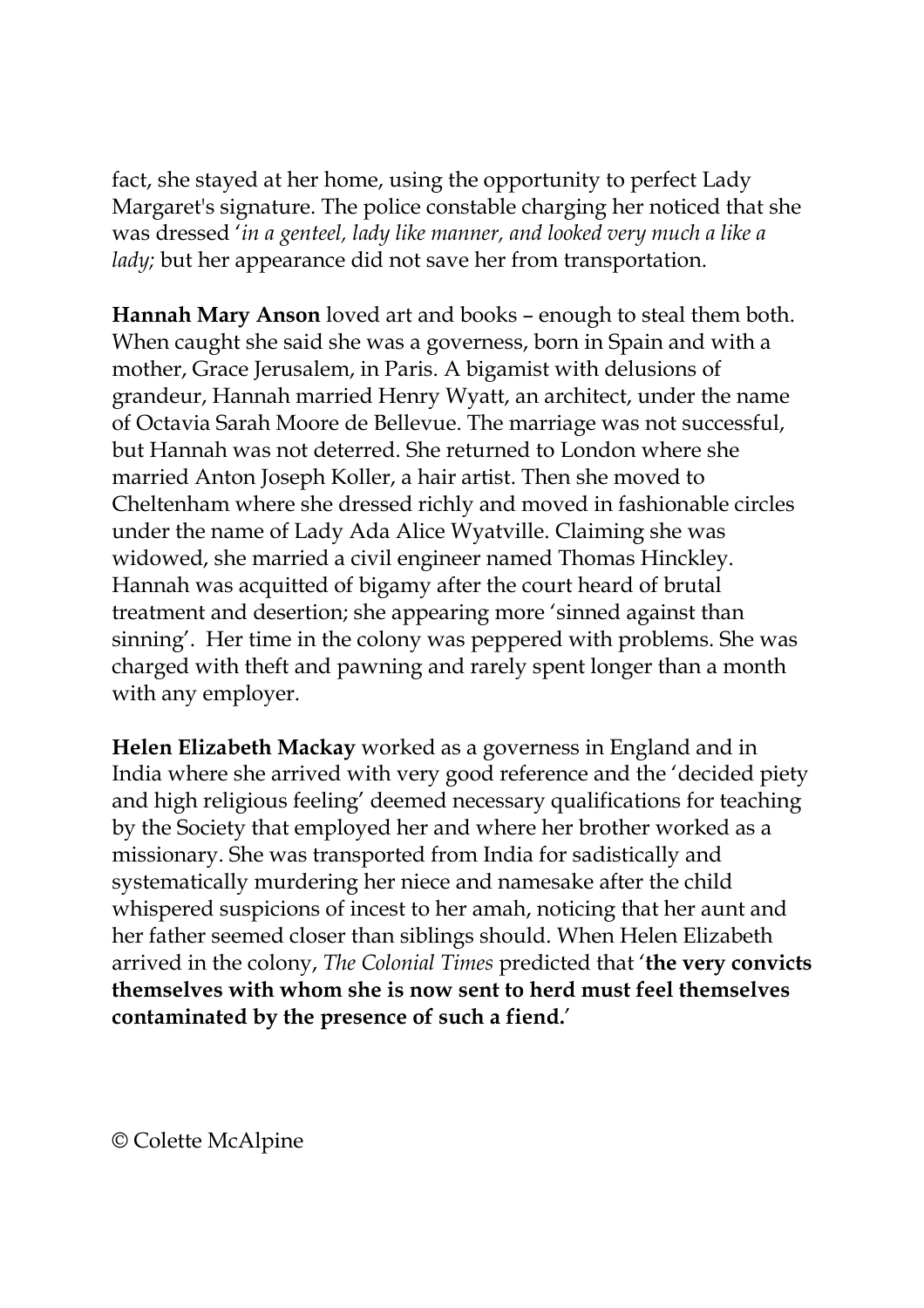**Beatrice McBarnett**, a 'bold and intriguing' woman charged with deliberately lighting a fire in Edinburgh, was the daughter of a slave owner from St Vincent. She left behind three small children in Scotland and had three more in the colony, one of whom became a famous unionist, an orator of great skill, and a Federal politician. Here the authorities warned on her record that she was not to be employed where there were children. Why, we do not know.

**Louisa Grange** liked pretty things. She hired an elegant carriage, dressed with style and went to the jewellers where she took rings in the name of Countess de Noailles. Her partner in crime and lover was a French man named Eugene Rossiet Lennon, who was also transported. While Louisa might not have worked as a governess, Lennon was employed as a teacher, tutoring the children of Francis Cotton at Kelvedon. A flirtation with young Mary Cotton put an end to his career there. He became a regular contributor of short stories and poetry to the *Colonial Times* and taught privately in Hobart Town. The Society for the Promotion of Public Education expressed the opinion that the idea of former convicts being employed as teachers 'breathed contamination; and children, knowing the situation of their master, could never be brought to look on him with that respect which was so necessary'. They might have been surprised to learn that Lennon ended up as Headmaster of Flinders National Grammar school at Geelong.

Twenty women stated their occupation as Governess. Most were over 25, the majority in their mid-30s; one was 54. Several spoke foreign languages; six of them grew up in countries outside the British Isles. Eight combined their teaching skills with needlework. Most were transported for theft and several stole from their employers. Only five of them, that I can find, had children in Van Diemen's Land. Each of these governesses is an interesting and complex woman.